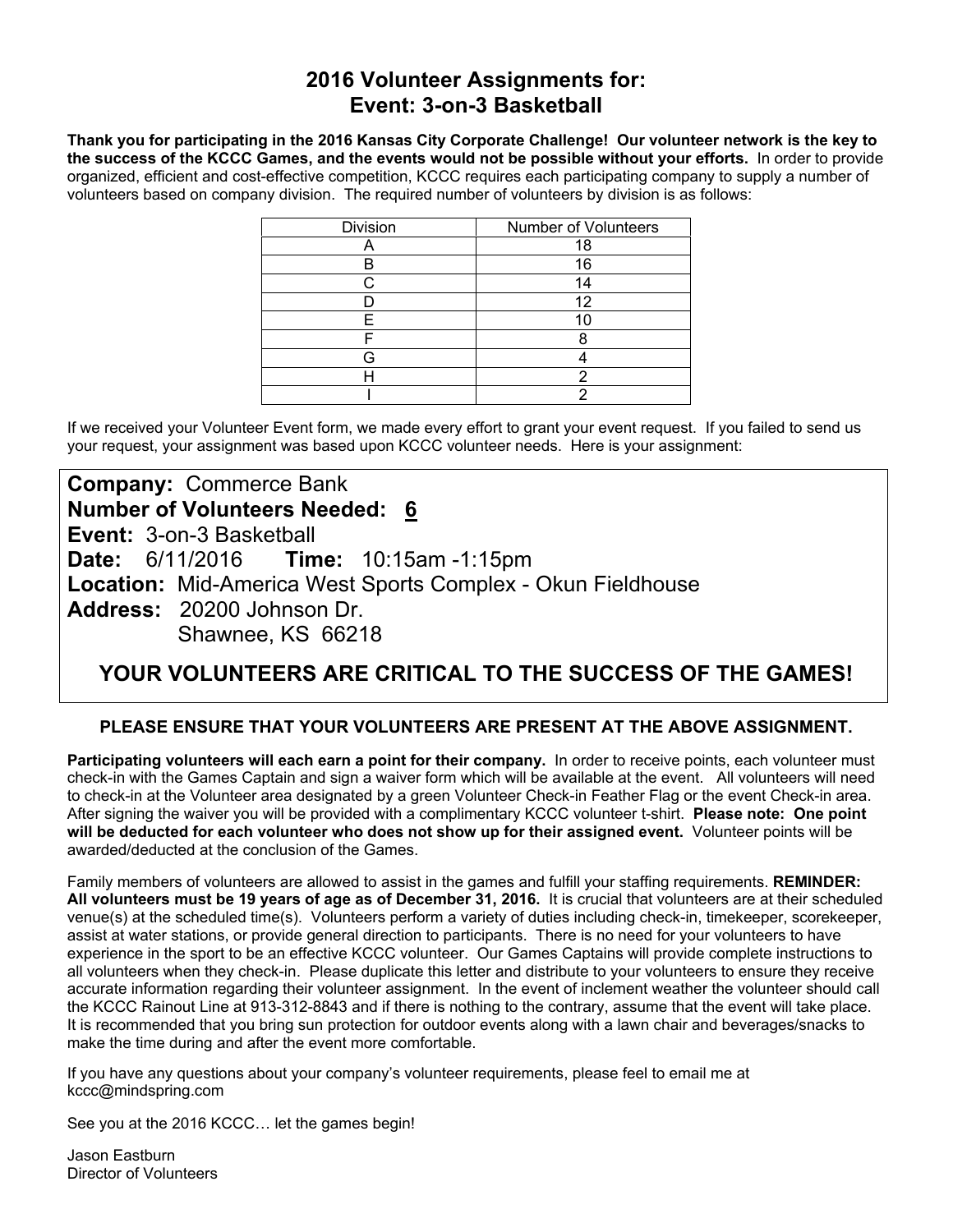### **2016 Volunteer Assignments for: Event: 3-on-3 Basketball**

**Thank you for participating in the 2016 Kansas City Corporate Challenge! Our volunteer network is the key to the success of the KCCC Games, and the events would not be possible without your efforts.** In order to provide organized, efficient and cost-effective competition, KCCC requires each participating company to supply a number of volunteers based on company division. The required number of volunteers by division is as follows:

| Division | Number of Volunteers |
|----------|----------------------|
|          | 18                   |
|          | 16                   |
|          | 14                   |
|          | 12                   |
| ᄃ        |                      |
|          |                      |
|          |                      |
|          |                      |
|          |                      |

If we received your Volunteer Event form, we made every effort to grant your event request. If you failed to send us your request, your assignment was based upon KCCC volunteer needs. Here is your assignment:

## **Company:** Commerce Bank **Number of Volunteers Needed: 6 Event:** 3-on-3 Basketball **Date:** 6/11/2016 **Time:** 1:00pm-4:00pm **Location:** Mid-America West Sports Complex - Okun Fieldhouse **Address:** 20200 Johnson Dr. Shawnee, KS 66218

# **YOUR VOLUNTEERS ARE CRITICAL TO THE SUCCESS OF THE GAMES!**

#### **PLEASE ENSURE THAT YOUR VOLUNTEERS ARE PRESENT AT THE ABOVE ASSIGNMENT.**

**Participating volunteers will each earn a point for their company.** In order to receive points, each volunteer must check-in with the Games Captain and sign a waiver form which will be available at the event. All volunteers will need to check-in at the Volunteer area designated by a green Volunteer Check-in Feather Flag or the event Check-in area. After signing the waiver you will be provided with a complimentary KCCC volunteer t-shirt. **Please note: One point will be deducted for each volunteer who does not show up for their assigned event.** Volunteer points will be awarded/deducted at the conclusion of the Games.

Family members of volunteers are allowed to assist in the games and fulfill your staffing requirements. **REMINDER: All volunteers must be 19 years of age as of December 31, 2016.** It is crucial that volunteers are at their scheduled venue(s) at the scheduled time(s). Volunteers perform a variety of duties including check-in, timekeeper, scorekeeper, assist at water stations, or provide general direction to participants. There is no need for your volunteers to have experience in the sport to be an effective KCCC volunteer. Our Games Captains will provide complete instructions to all volunteers when they check-in. Please duplicate this letter and distribute to your volunteers to ensure they receive accurate information regarding their volunteer assignment. In the event of inclement weather the volunteer should call the KCCC Rainout Line at 913-312-8843 and if there is nothing to the contrary, assume that the event will take place. It is recommended that you bring sun protection for outdoor events along with a lawn chair and beverages/snacks to make the time during and after the event more comfortable.

If you have any questions about your company's volunteer requirements, please feel to email me at kccc@mindspring.com

See you at the 2016 KCCC… let the games begin!

Jason Eastburn Director of Volunteers